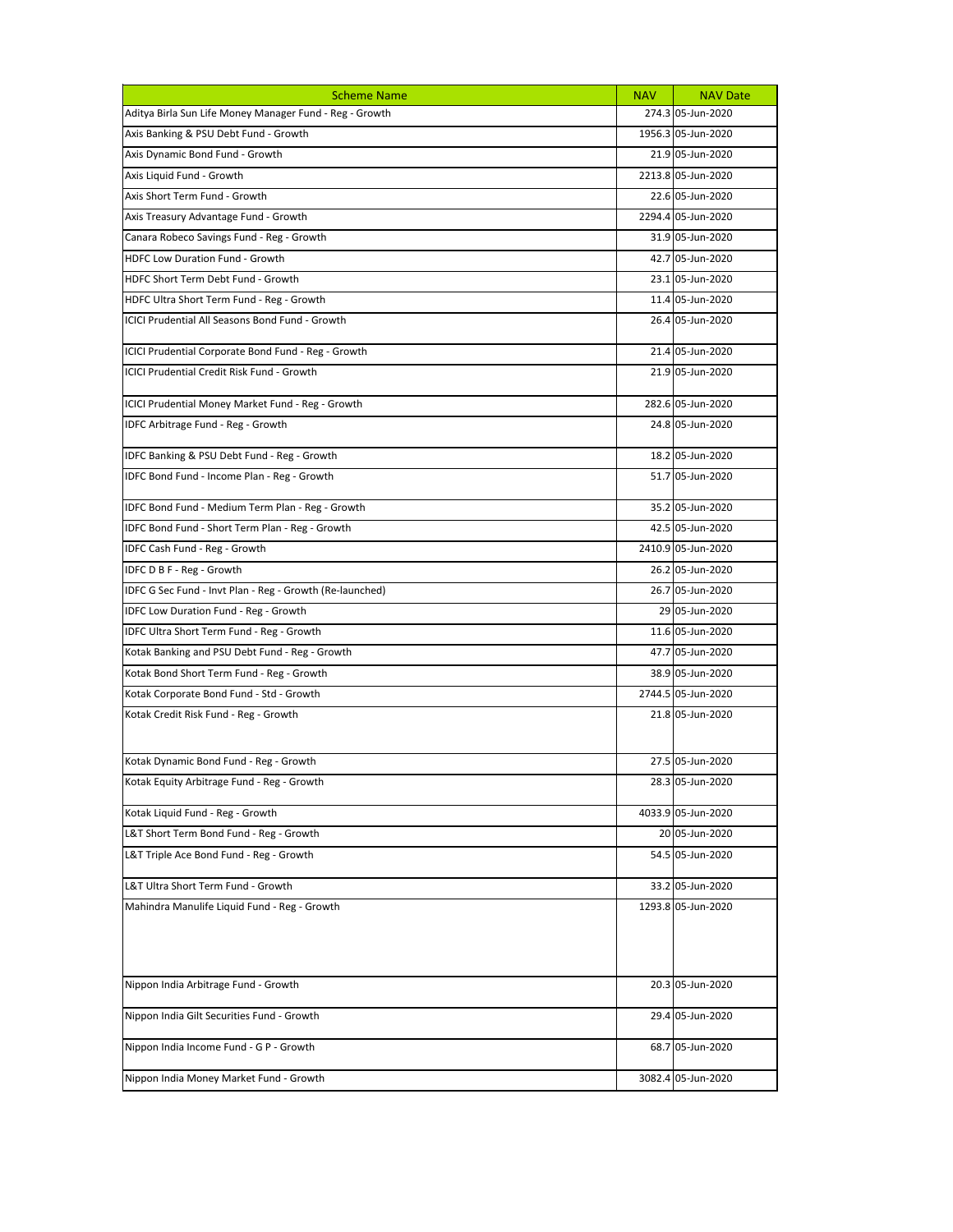| SBI Credit Risk Fund - Growth                 |                          | 31.9 05-Jun-2020         |
|-----------------------------------------------|--------------------------|--------------------------|
|                                               |                          |                          |
|                                               |                          |                          |
|                                               |                          |                          |
| Sundaram Ultra Short Term Fund - Reg - Growth |                          | 10.6 05-Jun-2020         |
| UTI Gilt Fund - Growth                        |                          | 48.1 05-Jun-2020         |
|                                               | $\overline{a}$           | $\ddotsc$                |
| Minimum                                       | ä,                       | Щ,                       |
| Maximum                                       | ш,                       | Щ,                       |
| Average                                       | $\overline{a}$           | Ξ.                       |
|                                               | $\overline{a}$           | Щ.                       |
| Indices                                       | ц,                       | $\overline{\phantom{a}}$ |
| CRISIL AAA Short Term Bond Index*             | $\overline{a}$           | $\overline{\phantom{a}}$ |
| CRISIL Banking and PSU Debt Index*            |                          | Ξ.                       |
| CRISIL Composite Bond Fund Index              | L.                       | Щ,                       |
| Crisil Composite Credit Risk Index*           | ц,                       | $\ddotsc$                |
| CRISIL Corporate Bond Composite Index*        | ÷.                       | --                       |
| CRISIL Dynamic Gilt Index*                    | $\overline{a}$           | Ξ.                       |
| CRISIL Liquid Fund Index                      | $\overline{a}$           | $\overline{\phantom{a}}$ |
| <b>CRISIL Low Duration Debt Index</b>         | $\overline{a}$           | $\ddotsc$                |
| CRISIL Money Market Index*                    | ц,                       | $\overline{\phantom{a}}$ |
| CRISIL Short Term Bond Fund Index             | $\overline{a}$           | $\ddotsc$                |
| CRISIL Short Term Credit Risk Index*          | L.                       | Ξ.                       |
| CRISIL Ultra Short Term Debt Index*           | ÷.                       | $\ddotsc$                |
| Nifty 50 Arbitrage Index                      |                          | 1900.8 05-Jun-2020       |
| NIFTY AAA Medium Duration Bond Index*         | $\overline{\phantom{a}}$ | Щ,                       |
| NIFTY AAA Short Duration Bond Index*          | $\overline{a}$           | $\overline{a}$           |
| Nifty Banking & PSU Debt Index*               | $\overline{a}$           | $\overline{\phantom{a}}$ |
| NIFTY Composite Debt Index*                   | $\overline{\phantom{a}}$ | $\ddotsc$                |
| NIFTY Credit Risk Bond Index*                 | ц,                       | $\overline{\phantom{a}}$ |
| Nifty Liquid Index*                           | L.                       | $\overline{\phantom{a}}$ |
| NIFTY Low Duration Debt Index*                |                          | Щ,                       |
| NIFTY Medium to Long Duration Debt Index*     | ÷.                       | --                       |
| Nifty Money Market Index*                     |                          | Щ,                       |
| Nifty Short Duration Debt Index               |                          | 4236.7 05-Jun-2020       |
| NIFTY Ultra Short Duration Debt Index         |                          | 4116.4 05-Jun-2020       |
|                                               | $\overline{\phantom{a}}$ | --                       |
| Minimum(Index)                                | $\overline{\phantom{a}}$ | $\ddotsc$                |
| Maximum(Index)                                | ц,                       | Щ,                       |
| Average(Index)                                | L.                       | Щ,                       |

Source :- www.mutualfundindia.com

The Investors shall invest only on the basis of information contained in the draft prospectus/KIM'

,我们就是一个人的人,我们就是一个人的人,我们就是一个人的人,我们就是一个人的人,我们就是一个人的人,我们就是一个人的人,我们就是一个人的人,我们就是一个人的人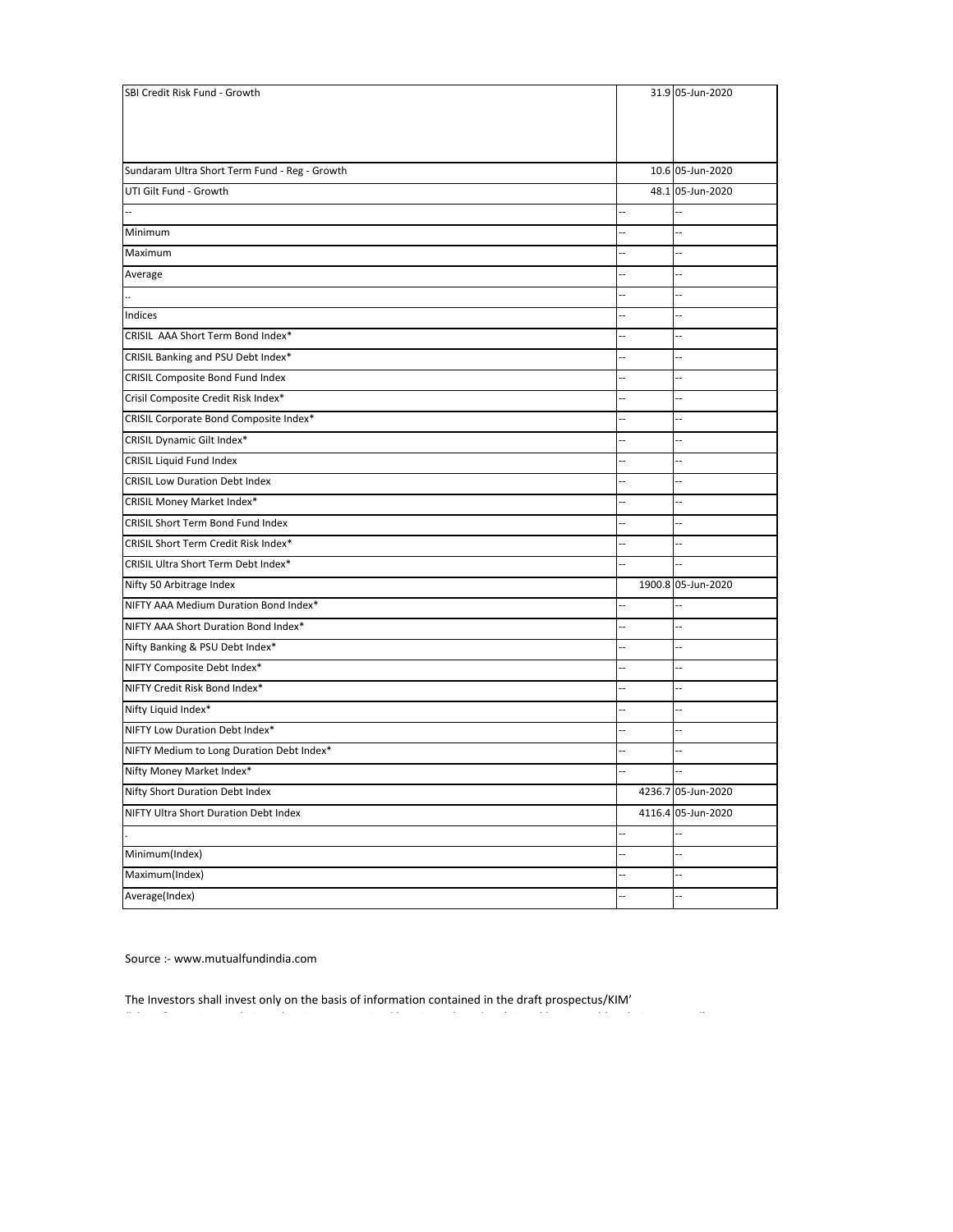| Launch Date | Corpus (In Crs.) | Corpus (In Crs.) Date | Min.Investment |
|-------------|------------------|-----------------------|----------------|
| 12-Oct-2005 |                  | 8222 Apr-2020         | 1000           |
| 08-Jun-2012 |                  | 13709.4 Apr-2020      | 5000           |
| 27-Apr-2011 |                  | 488.5 Apr-2020        | 5000           |
| 09-Oct-2009 |                  | 25859.5 Apr-2020      | 500            |
| 22-Jan-2010 |                  | 5560.1 Apr-2020       | 5000           |
| 09-Oct-2009 |                  | 4625.3 Apr-2020       | 5000           |
| 04-Mar-2005 |                  | 949 May-2020          | 5000           |
| 18-Nov-1999 |                  | 12615.4 May-2020      | 5000           |
| 25-Jun-2010 |                  | 10323.6 May-2020      | 5000           |
| 25-Sep-2018 |                  | 6642.6 May-2020       | 5000           |
| 20-Jan-2010 |                  | 3014.1 Apr-2020       | 5000           |
| 11-Aug-2009 |                  | 11860.1 Apr-2020      | 5000           |
| 03-Dec-2010 |                  | 7956.1 Apr-2020       | 100            |
| 08-Mar-2006 |                  | 6093.6 Apr-2020       | 500            |
| 21-Dec-2006 |                  | 6607 Apr-2020         | 5000           |
| 07-Mar-2013 |                  | 13956.1 Apr-2020      | 5000           |
| 14-Jul-2000 |                  | 670.6 Apr-2020        | 5000           |
| 08-Jul-2003 |                  | 2807.9 Apr-2020       | 5000           |
| 14-Dec-2000 |                  | 11459.3 Apr-2020      | 5000           |
| 09-Jun-2008 |                  | 11992.1 Apr-2020      | 100            |
| 03-Dec-2008 |                  | 2030.8 Apr-2020       | 5000           |
| 03-Dec-2008 |                  | 857.6 Apr-2020        | 5000           |
| 17-Jan-2006 |                  | 4044.6 Apr-2020       | 5000           |
| 18-Jul-2018 |                  | 4709 Apr-2020         | 100            |
| 29-Dec-1998 |                  | 5528.1 Apr-2020       | 5000           |
| 02-May-2002 |                  | 9927.9 Apr-2020       | 5000           |
| 21-Sep-2007 |                  | 4031.5 Apr-2020       | 5000           |
| 11-May-2010 |                  | 2662.3 Apr-2020       | 5000           |
| 26-May-2008 |                  | 1076.1 Apr-2020       | 5000           |
| 29-Sep-2005 |                  | 12043.3 Apr-2020      | 5000           |
| 04-Nov-2003 |                  | 27398 Apr-2020        | 500            |
| 27-Dec-2011 |                  | 4422 Apr-2020         | 10000          |
| 31-Mar-1997 |                  | 3314 Apr-2020         | 10000          |
| 10-Apr-2003 |                  | 1616.2 Apr-2020       | 10000          |
| 04-Jul-2016 |                  | 2279.7 Apr-2020       | 1000           |
| 14-Oct-2010 |                  | 7068.2 Apr-2020       | 5000           |
| 22-Aug-2008 |                  | 1249.6 Apr-2020       | 5000           |
| 01-Jan-1998 |                  | 305.9 Apr-2020        | 5000           |
| 16-Jun-2005 |                  | 4135.8 Apr-2020       | 500            |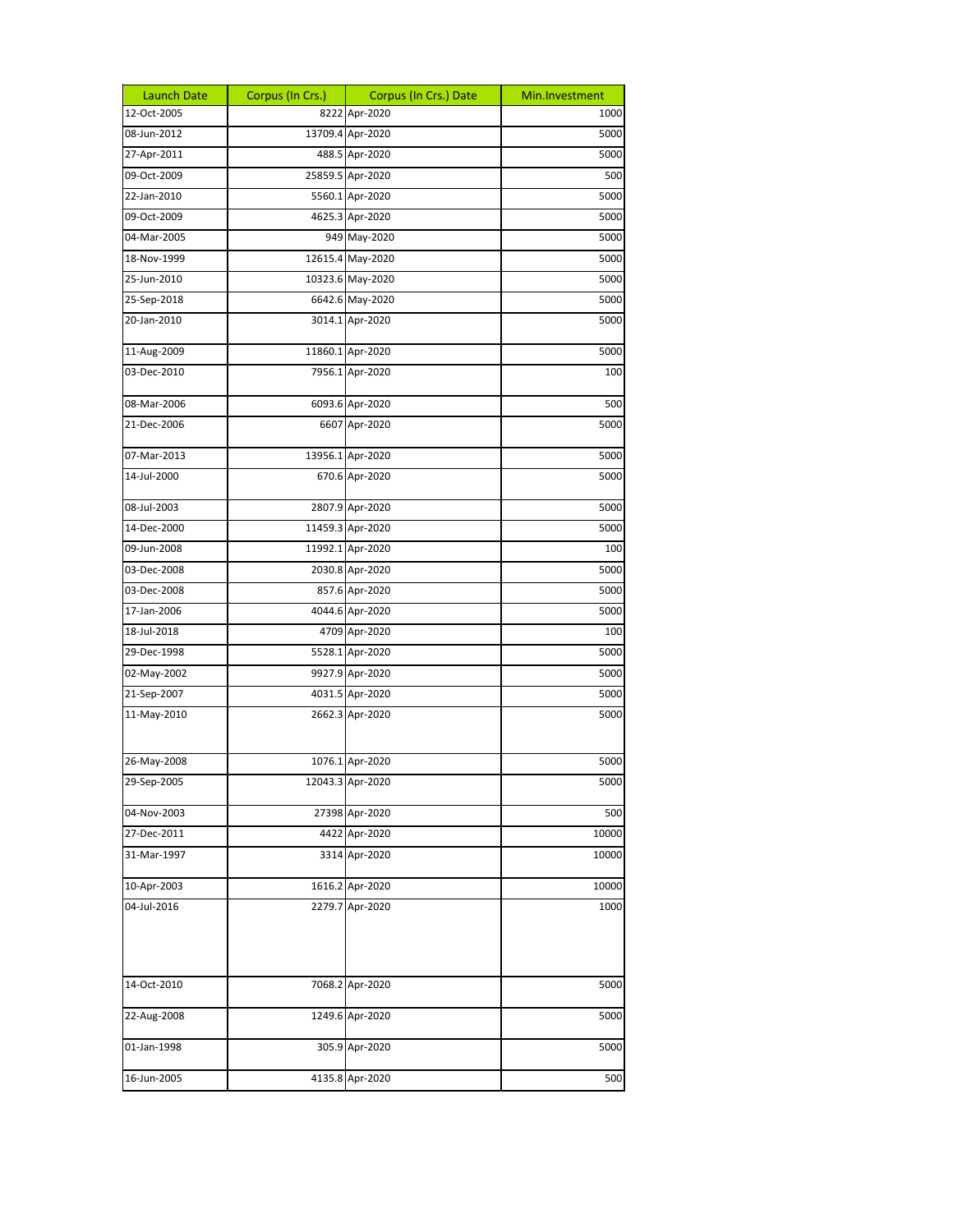| 19-Jul-2004              |                          | 4148.9 Apr-2020          | 5000                     |
|--------------------------|--------------------------|--------------------------|--------------------------|
|                          |                          |                          |                          |
|                          |                          |                          |                          |
|                          |                          |                          |                          |
| 24-Jun-2019              |                          | 322.6 Apr-2020           | 1000                     |
| 21-Jan-2002              |                          | 607.9 Apr-2020           | 5000                     |
|                          | $\overline{\phantom{a}}$ | 4                        | $\overline{\phantom{a}}$ |
|                          |                          | ă.                       | Ξ.                       |
|                          |                          | 4                        |                          |
| $\overline{\phantom{a}}$ | Ξ.                       | Ξ                        | ÷.                       |
| u.                       | Ξ.                       | ă.                       | Ξ.                       |
| $\ddot{\phantom{0}}$     |                          | u.                       | ÷.                       |
| --                       | $\overline{\phantom{a}}$ | ΞĒ,                      | $\overline{\phantom{a}}$ |
| $\overline{\phantom{a}}$ | $\overline{\phantom{a}}$ | ă.                       |                          |
|                          | ÷,                       | ă.                       |                          |
|                          |                          |                          | Ξ.                       |
|                          |                          | Ξ.                       | Ξ.                       |
| Ξ.                       |                          | Ξ.                       | Ξ.                       |
|                          | Ц.                       | Ξ                        | ÷.                       |
| --                       | $\overline{\phantom{a}}$ | u,                       | ÷,                       |
|                          | $\ddot{\phantom{0}}$     | $\ddot{\phantom{a}}$     | L.                       |
| --                       | --                       | ΞĒ,                      | --                       |
| $\overline{\phantom{a}}$ | $\ddot{\phantom{0}}$     | u,                       | Ц.                       |
| Ξ.                       | $\overline{\phantom{a}}$ | L.                       | $\ddot{\phantom{a}}$     |
| 01-Apr-2010              |                          |                          |                          |
|                          | Ξ.                       | Ц,                       | Ξ.                       |
| u.                       |                          | Ξ.                       | Ξ.                       |
| $\overline{\phantom{a}}$ |                          | $\overline{\phantom{a}}$ | ÷,                       |
| $\overline{\phantom{a}}$ | $\overline{\phantom{a}}$ | u,                       | --                       |
|                          | $\ddot{\phantom{0}}$     | $\ddot{\phantom{a}}$     | L.                       |
| --                       | Ξ.                       | u.                       | --                       |
| $\overline{\phantom{a}}$ | $\overline{\phantom{a}}$ | u,                       | Ц.                       |
|                          |                          | Ц,                       | ÷.                       |
| --                       |                          |                          | Ξ.                       |
| 03-Sep-2001              | $\overline{\phantom{a}}$ | $\overline{\phantom{a}}$ | Ŧ                        |
| 03-Sep-2001              | н,                       | 4                        | --                       |
| H                        | Ц.                       | Ξ                        | Ξ                        |
|                          |                          | Ц.                       | ÷,                       |
|                          |                          | Ξ.                       | Ξ.                       |
| $\ddot{\phantom{0}}$     |                          | ÷,                       | 4                        |

"The information, analysis and estimates contained herein are based on (Nirmal bang Wealth Solutions Pvt Ltd) NBWS Research assessment and have been obtained from sources believed to be reliable. This document is meant for the use of the intended recipient only. This document, at best, represents NBWS Research opinion and is meant for general information only. NBWS Research, its directors, officers or employees shall not in any way be responsible for the contents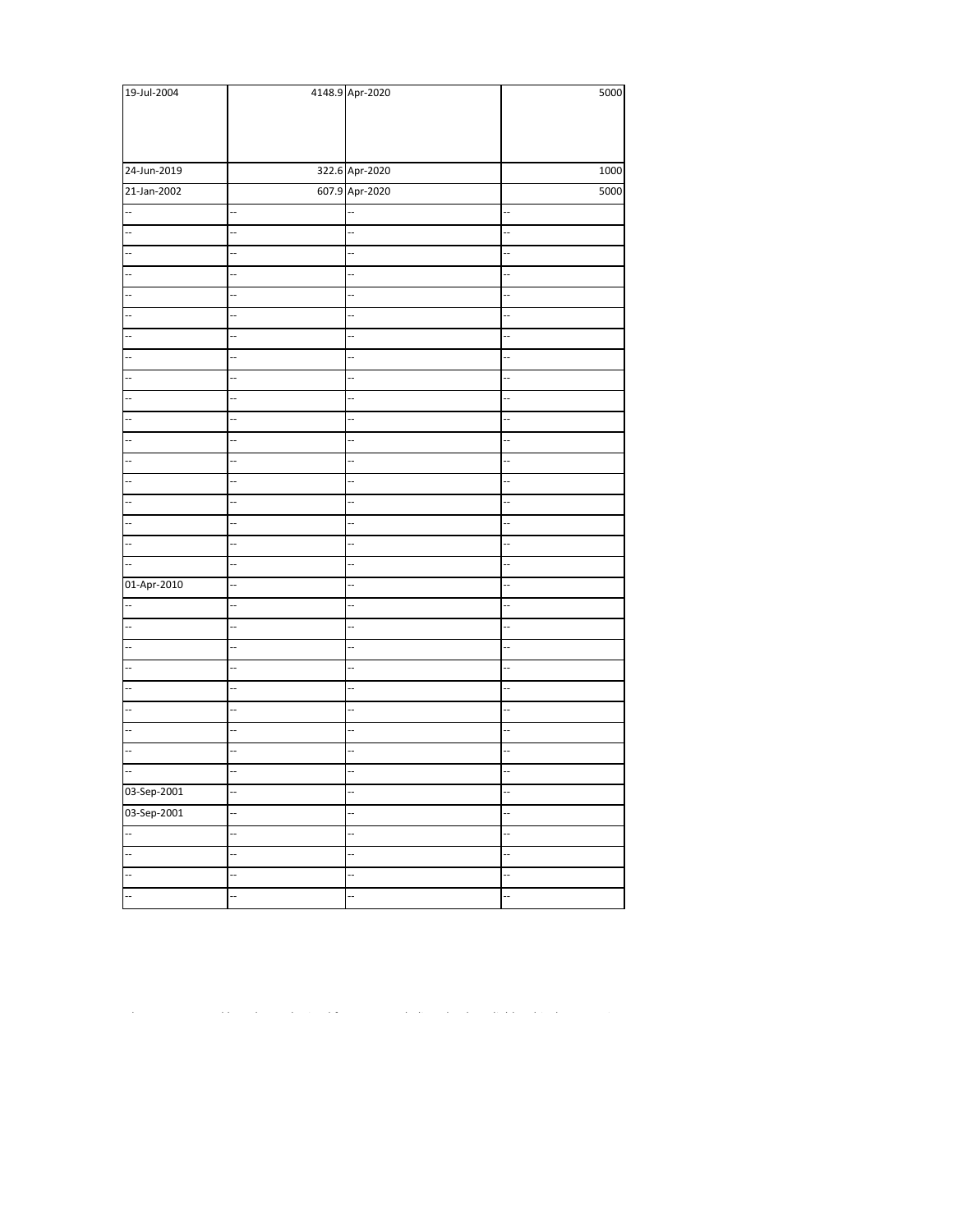| <b>Exit Load</b>                                                                                      | <b>Expense Ratio</b> | <b>Expense Ratio Date</b> | <b>YTM</b> |
|-------------------------------------------------------------------------------------------------------|----------------------|---------------------------|------------|
| Nil                                                                                                   |                      | 0.3 Apr-2020              | 6.16       |
| Nil                                                                                                   |                      | 0.6 Apr-2020              | 6.44       |
| Nil                                                                                                   |                      | 0.7 Apr-2020              | 6.94       |
| *Ref Footnote                                                                                         |                      | 0.2 Apr-2020              | 4.63       |
| Nil                                                                                                   |                      | 1 Apr-2020                | 7.04       |
| Nil                                                                                                   |                      | 0.6 Apr-2020              | 6.26       |
| Nil                                                                                                   |                      | 0.6 Apr-2020              | 5.47       |
| Nil                                                                                                   |                      | 1 Apr-2020                | 7.56       |
| Nil                                                                                                   |                      | 0.4 Apr-2020              | 7.81       |
| Nil                                                                                                   |                      | 0.6 Apr-2020              | 6.65       |
| If redeemed bet. 0 Month to 1 Month; Exit Load is                                                     |                      | 1.3 Apr-2020              | 8.53       |
| $0.25\%;$                                                                                             |                      |                           |            |
| Nil                                                                                                   |                      | 0.6 Apr-2020              | 7.13       |
| If redeemed bet. 0 Year to 1 Year; Exit Load is 1%;                                                   |                      | 1.6 Apr-2020              | 9.37       |
| Nil                                                                                                   |                      | 0.3 Mar-2020              | 6.11646    |
| If redeemed bet. 0 Month to 1 Month; Exit Load is                                                     |                      | 1.1 Apr-2020              |            |
| 0.25%;<br>Nil                                                                                         |                      | 0.7 Apr-2020              | 6.6        |
| If redeemed bet. 0 Day to 365 Day; Exit Load is                                                       |                      | 1.9 Apr-2020              | 6.45       |
| 1%;                                                                                                   |                      |                           |            |
| Nil                                                                                                   |                      | 1.4 Apr-2020              | 6.68       |
| Nil                                                                                                   |                      | 0.8 Apr-2020              | 6.73       |
| *Ref Footnote                                                                                         |                      | 0.2 Apr-2020              | 4.38       |
| Nil                                                                                                   |                      | 1.8 Apr-2020              | 6.45       |
| Nil                                                                                                   |                      | 1.1 Apr-2020              | 6.48       |
| Nil                                                                                                   |                      | 0.5 Apr-2020              | 5.72       |
| Nil                                                                                                   |                      | 0.4 Apr-2020              | 5.57       |
| Nil                                                                                                   |                      | 0.6 Apr-2020              | 7.13       |
| Nil                                                                                                   |                      | 1.1 Apr-2020              | 6.92       |
| Nil                                                                                                   |                      | 0.6 Apr-2020              | 6.7        |
| If redeemed bet. 0 Year 0 Month and 0 Day to 1<br>Year 0 Month and 0 Day; Exit Load is 1%;            |                      | 1.7 Apr-2020              | 11.16      |
| Nil                                                                                                   |                      | 1.1 Apr-2020              | 7.5        |
| If redeemed bet. 0 Day to 30 Day; Exit Load is                                                        |                      | 1 Apr-2020                | 9.9        |
| $0.25\%;$<br>*Ref Footnote                                                                            |                      | 0.3 Apr-2020              | 4.54       |
| Nil                                                                                                   |                      | 0.8 Apr-2020              | 6.12       |
| If redeemed bet. 0 Month to 3 Month; Exit Load is                                                     |                      | 0.6 Apr-2020              | 7.26       |
| 0.5%;                                                                                                 |                      |                           |            |
| Nil                                                                                                   |                      | 0.5 Apr-2020              | 5.73       |
| 1 Day; Exit Load is 0.007%; 2 Days; Exit Load is                                                      |                      | 0.3 Apr-2020              | 4.97       |
| 0.0065%; 3 Days; Exit Load is 0.006%; 4 Days; Exit<br>Load is 0.0055%; 5 Days; Exit Load is 0.005%; 6 |                      |                           |            |
| Days; Exit Load is 0.0045%; 7 Days; Exit Load is Nil;                                                 |                      |                           |            |
|                                                                                                       |                      |                           |            |
| If redeemed bet. 0 Month to 1 Month; Exit Load is<br>0.25%;                                           |                      | 1 Apr-2020                |            |
| If redeemed bet. 0 Day to 7 Day; Exit Load is<br>0.25%;                                               |                      | 1.6 Apr-2020              | 6.19       |
| If redeemed bet. 0 Day to 15 Day; Exit Load is<br>$0.25\%;$                                           |                      | 1.8 Apr-2020              | 6.08       |
| Nil                                                                                                   |                      | 0.3 Apr-2020              | 5.72       |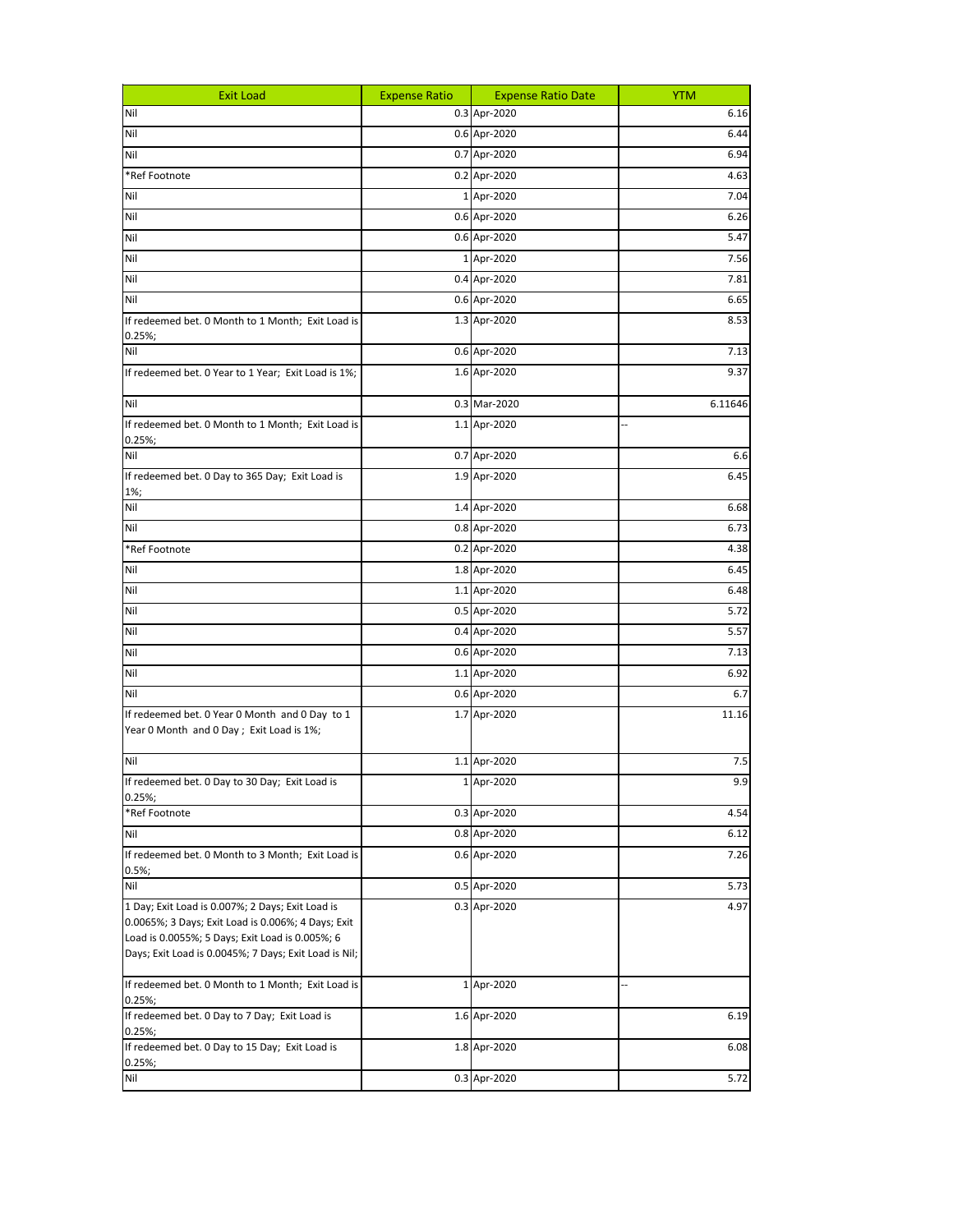| If redeemed bet. 0 Month to 12 Month; Exit Load    |                          | 1.5 Apr-2020             | 9.14 |
|----------------------------------------------------|--------------------------|--------------------------|------|
| is 3%; If redeemed bet. 12 Month to 24 Month;      |                          |                          |      |
| Exit Load is 1.5%; If redeemed bet. 24 Month to 36 |                          |                          |      |
| Month; Exit Load is 0.75%;                         |                          |                          |      |
| Nil                                                |                          | 1.1 Apr-2020             | 5.01 |
| Nil                                                |                          | 0.9 Apr-2020             | 6.55 |
| Ξ.                                                 |                          |                          |      |
| Ξ.                                                 | u,                       |                          | ш,   |
|                                                    | $\overline{a}$           | щ,                       | Ξ.   |
|                                                    |                          | $\overline{\phantom{a}}$ | ÷,   |
|                                                    |                          | Ц,                       | ÷,   |
|                                                    |                          |                          |      |
|                                                    | $\overline{a}$           |                          | Ξ.   |
|                                                    | Щ,                       | Ц,                       | Ξ.   |
|                                                    | u.                       | Ц.                       | н.   |
| --                                                 | $\overline{\phantom{a}}$ | --                       | Ξ.   |
| ÷.                                                 | ц.                       | $\overline{\phantom{a}}$ |      |
| .,                                                 |                          |                          |      |
|                                                    |                          | $\overline{\phantom{a}}$ | L.   |
|                                                    |                          |                          | ш,   |
|                                                    |                          |                          |      |
|                                                    |                          | Ξ.                       | Ξ.   |
| Ξ.                                                 | $\overline{a}$           | $\overline{\phantom{a}}$ | ÷.   |
| ÷.                                                 | Щ,                       |                          | Ξ.   |
| ÷.                                                 | $\overline{a}$           | --                       | Ξ.   |
|                                                    | ц.                       | $\overline{\phantom{a}}$ | ÷.   |
|                                                    | --                       | щ,                       | --   |
|                                                    | ÷.                       |                          | ÷,   |
|                                                    |                          |                          | ш,   |
|                                                    |                          | ц,                       |      |
|                                                    | Ц,                       | Ξ.                       | Ш,   |
| L.                                                 | L.                       | Щ,                       | ÷.   |
| $\overline{a}$                                     | ÷.                       | щ,                       | н.   |
|                                                    |                          | Ц.                       |      |
| --                                                 | щ,                       | щ,                       | Ξ.   |
| Ξ.                                                 | $\overline{\phantom{a}}$ | --                       | --   |
| Ξ.                                                 |                          |                          |      |
|                                                    | ÷.                       |                          |      |
| Щ,                                                 | $\overline{\phantom{a}}$ | $\overline{\phantom{a}}$ |      |
| Ш,                                                 | Ξ.                       | u.                       | Щ.   |

 $\mathcal{L}(\mathcal{L}(\mathcal{L}(\mathcal{L}(\mathcal{L}(\mathcal{L}(\mathcal{L}(\mathcal{L}(\mathcal{L}(\mathcal{L}(\mathcal{L}(\mathcal{L}(\mathcal{L}(\mathcal{L}(\mathcal{L}(\mathcal{L}(\mathcal{L}(\mathcal{L}(\mathcal{L}(\mathcal{L}(\mathcal{L}(\mathcal{L}(\mathcal{L}(\mathcal{L}(\mathcal{L}(\mathcal{L}(\mathcal{L}(\mathcal{L}(\mathcal{L}(\mathcal{L}(\mathcal{L}(\mathcal{L}(\mathcal{L}(\mathcal{L}(\mathcal{L}(\mathcal{L}(\mathcal{$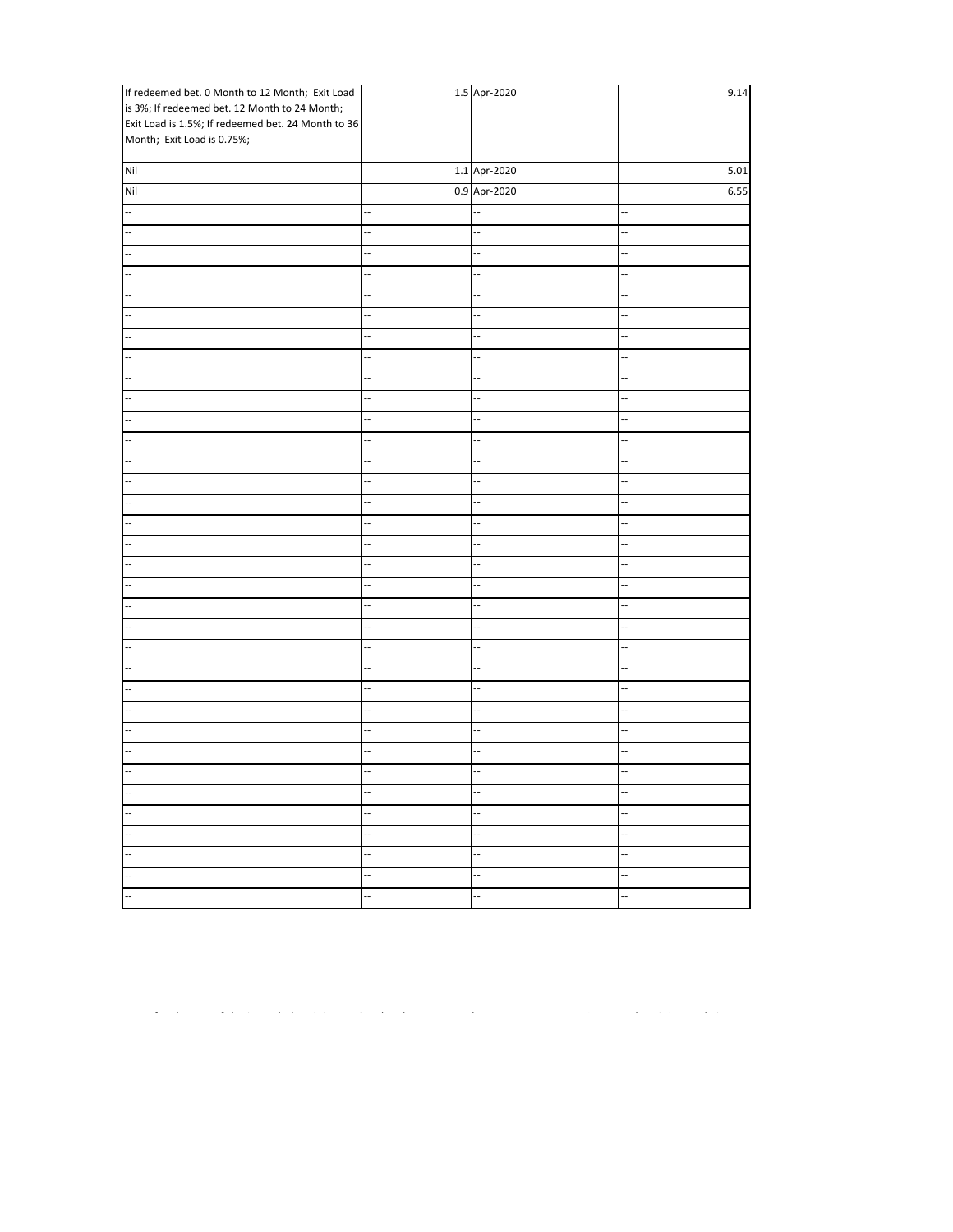| <b>YTM Date</b> | <b>Average Maturity (Years)</b> | <b>Average Maturity (Years) Date</b> |
|-----------------|---------------------------------|--------------------------------------|
| 30-Apr-2020     |                                 | 0.69 Apr-2020                        |
| 30-Apr-2020     |                                 | 2.2 Apr-2020                         |
| 30-Apr-2020     |                                 | 9.5 Apr-2020                         |
| 30-Apr-2020     | 0.109589 Apr-2020               |                                      |
| 30-Apr-2020     |                                 | 2.9 Apr-2020                         |
| 30-Apr-2020     |                                 | 1.03014 Apr-2020                     |
| 30-Apr-2020     |                                 | May-2020                             |
| 30-Apr-2020     |                                 | May-2020                             |
| 30-Apr-2020     |                                 | May-2020                             |
| 30-Apr-2020     | ÷,                              | May-2020                             |
| 30-Apr-2020     |                                 | 13.19 Apr-2020                       |
| 30-Apr-2020     |                                 | 3.37 Apr-2020                        |
| 30-Apr-2020     |                                 | 1.59 Apr-2020                        |
| 30-Apr-2020     |                                 | 0.673692 Apr-2020                    |
|                 | L                               | Apr-2020                             |
| 30-Apr-2020     |                                 | 2.93 Apr-2020                        |
| 30-Apr-2020     |                                 | 9 Apr-2020                           |
| 30-Apr-2020     |                                 | 4.71 Apr-2020                        |
| 30-Apr-2020     |                                 | 2.28 Apr-2020                        |
| 30-Apr-2020     |                                 | 0.10137 Apr-2020                     |
| 30-Apr-2020     |                                 | 9.08 Apr-2020                        |
| 30-Apr-2020     |                                 | 9.63 Apr-2020                        |
| 30-Apr-2020     |                                 | 1.18904 Apr-2020                     |
| 30-Apr-2020     |                                 | 0.446575 Apr-2020                    |
| 30-Apr-2020     |                                 | 3.68 Apr-2020                        |
| 30-Apr-2020     |                                 | 2.73 Apr-2020                        |
| 30-Apr-2020     |                                 | 1.49 Apr-2020                        |
| 30-Apr-2020     |                                 | 2.62 Apr-2020                        |
| 30-Apr-2020     |                                 | 5.85 Apr-2020                        |
| 30-Apr-2011     |                                 | Apr-2020                             |
| 30-Apr-2020     |                                 | 0.11 Apr-2020                        |
| 30-Apr-2020     |                                 | 2.68 Apr-2020                        |
| 30-Apr-2020     |                                 | 7.75 Apr-2020                        |
| 30-Apr-2020     |                                 | 0.54 Apr-2020                        |
| 30-Apr-2020     | 0.0934247 Apr-2020              |                                      |
|                 | i.                              | Apr-2020                             |
| 30-Apr-2020     |                                 | 9.47 Apr-2020                        |
| 30-Apr-2020     |                                 | 7.21 Apr-2020                        |
| 30-Apr-2020     |                                 | 0.460274 Apr-2020                    |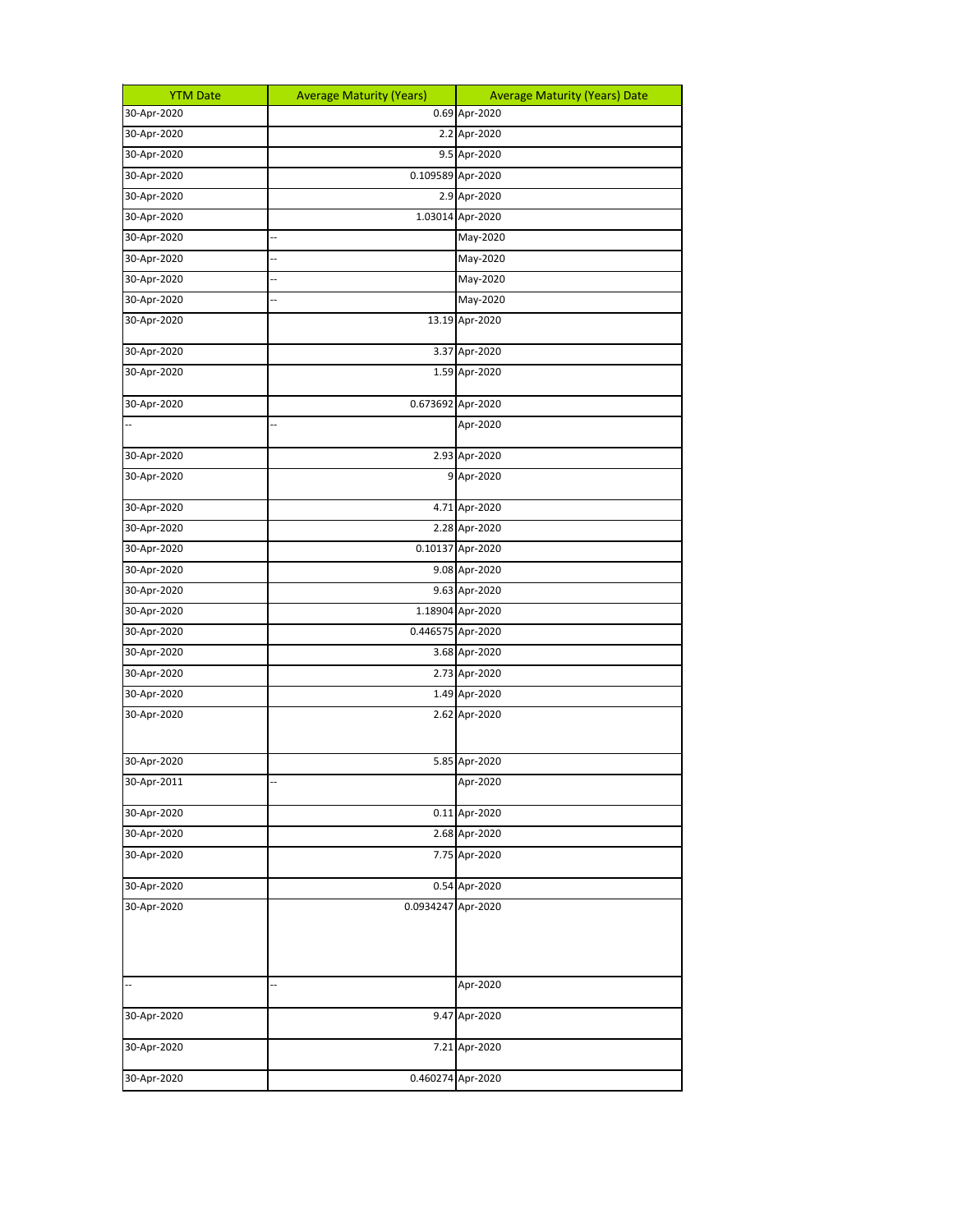| 30-Apr-2020              |                          | 2.55 Apr-2020            |
|--------------------------|--------------------------|--------------------------|
|                          |                          |                          |
|                          |                          |                          |
|                          |                          |                          |
| 30-Apr-2020              |                          | 0.42 Apr-2020            |
| 30-Apr-2020              |                          | 9.92 Apr-2020            |
| $\overline{\phantom{a}}$ |                          |                          |
| $\overline{\phantom{a}}$ | $\overline{\phantom{a}}$ | $\overline{\phantom{a}}$ |
| $\overline{\phantom{a}}$ |                          |                          |
|                          |                          | $\ddot{\phantom{0}}$     |
|                          |                          | Ξ.                       |
| L.                       |                          |                          |
|                          |                          |                          |
| $\overline{\phantom{a}}$ | ц,                       |                          |
| E                        |                          | Ξ.                       |
| $\overline{\phantom{a}}$ |                          | --                       |
| $\overline{\phantom{a}}$ |                          | $\ddot{\phantom{0}}$     |
|                          |                          | --                       |
|                          |                          | $\ddot{\phantom{0}}$     |
|                          |                          | $\ddot{\phantom{0}}$     |
|                          |                          |                          |
| L.,                      |                          |                          |
| $\overline{\phantom{a}}$ |                          |                          |
|                          |                          |                          |
| $\overline{\phantom{a}}$ |                          | --                       |
| <br> --                  |                          | $\ddot{\phantom{0}}$     |
|                          |                          | --                       |
|                          |                          | $\ddot{\phantom{0}}$     |
|                          |                          | $\ddot{\phantom{0}}$     |
|                          |                          |                          |
| --                       |                          |                          |
| Ξ.                       |                          |                          |
|                          |                          | $\ddot{\phantom{0}}$     |
| $-$                      |                          | --                       |
| F                        |                          |                          |
| F                        |                          | --                       |
| $\overline{\phantom{a}}$ |                          |                          |
| F                        |                          |                          |
| --                       |                          | $\overline{\phantom{a}}$ |
| F                        |                          | Ξ.                       |

 $\mathcal{L}(\mathcal{L}(\mathcal{L}(\mathcal{L}(\mathcal{L}(\mathcal{L}(\mathcal{L}(\mathcal{L}(\mathcal{L}(\mathcal{L}(\mathcal{L}(\mathcal{L}(\mathcal{L}(\mathcal{L}(\mathcal{L}(\mathcal{L}(\mathcal{L}(\mathcal{L}(\mathcal{L}(\mathcal{L}(\mathcal{L}(\mathcal{L}(\mathcal{L}(\mathcal{L}(\mathcal{L}(\mathcal{L}(\mathcal{L}(\mathcal{L}(\mathcal{L}(\mathcal{L}(\mathcal{L}(\mathcal{L}(\mathcal{L}(\mathcal{L}(\mathcal{L}(\mathcal{L}(\mathcal{$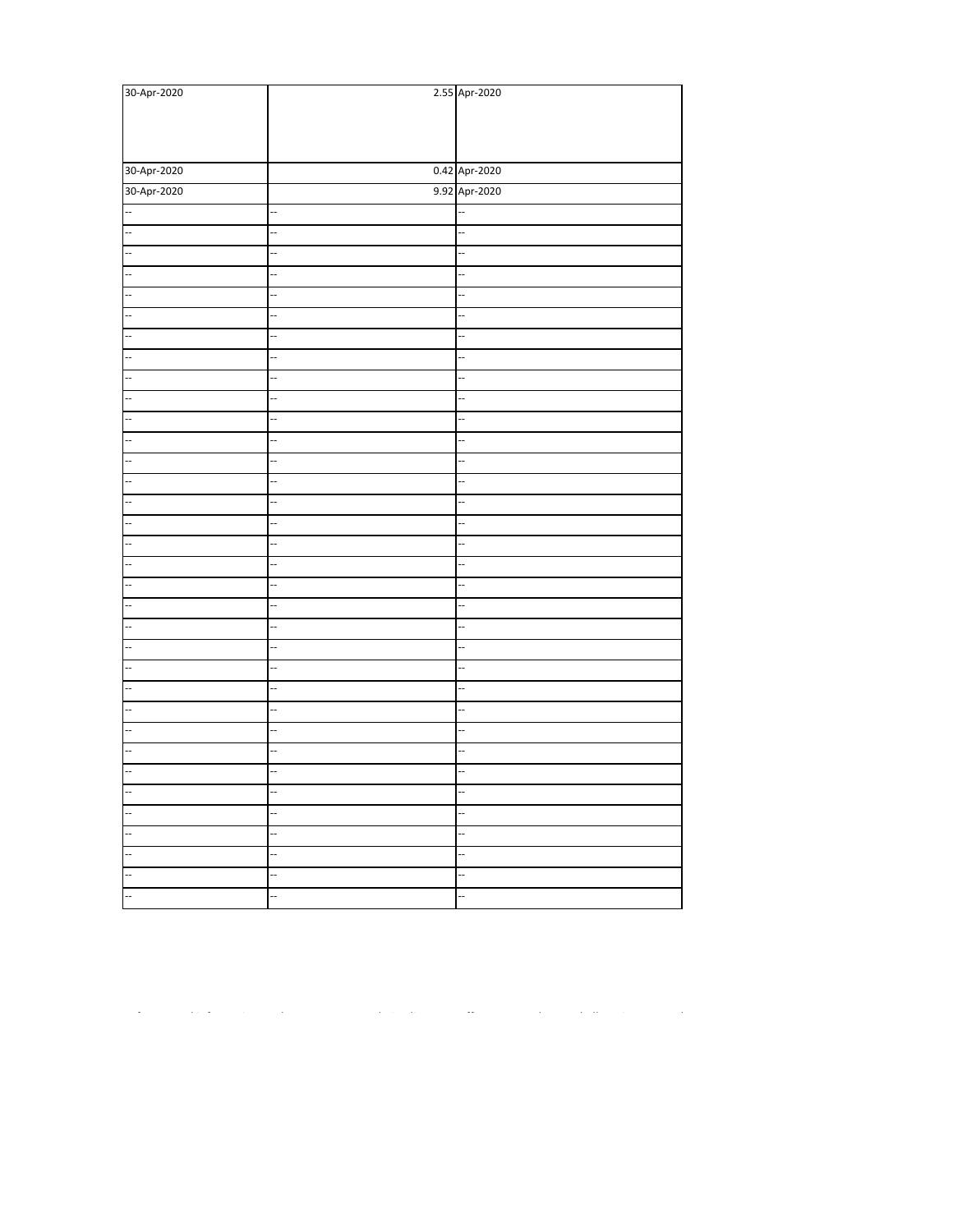| <b>Modified Duration (Years)</b> | <b>Modified Duration (Years) Date</b> | 1 Week-P2P-S | 2 Weeks-P2P-S    |
|----------------------------------|---------------------------------------|--------------|------------------|
|                                  | 0.69 Apr-2020                         | 3.9          | 5.6              |
|                                  | 1.9 Apr-2020                          | 1.3          | $-0.4$           |
|                                  | 6.3 Apr-2020                          | 8.9          | $\overline{3.5}$ |
|                                  | 0.10411 Apr-2020                      | 2.9          | $\mathsf 3$      |
|                                  | 2.3 Apr-2020                          | 5.1          | $\overline{3.3}$ |
|                                  | 0.915068 Apr-2020                     | 4.2          | 4.9              |
| Ξ.                               | May-2020                              | 2.9          | 2.2              |
|                                  | May-2020                              | 2.4          | 3.9              |
|                                  | May-2020                              | 3.7          | $5.6\,$          |
|                                  | May-2020                              | 3            | 4.5              |
|                                  | 5.91 Apr-2020                         | $-20.5$      | $-1.7$           |
|                                  | 2.43 Apr-2020                         | 4.2          | $4.8\,$          |
|                                  | 1.22 Apr-2020                         | $-3.4$       | $-0.8$           |
|                                  | 0.634146 Apr-2020                     | 3.4          | 4.3              |
| --                               | Apr-2020                              | $-29$        | $-1.4$           |
|                                  | 2.46 Apr-2020                         | 1.5          | $-1.4$           |
|                                  | 6.44 Apr-2020                         | 0.6          | $-3.4$           |
|                                  | 3.72 Apr-2020                         | $-0.4$       | $^{\mbox{-}}1$   |
|                                  | 1.95 Apr-2020                         | 3.4          | 0.9              |
|                                  | 0.10137 Apr-2020                      | 2.8          | 2.8              |
|                                  | 6.54 Apr-2020                         | $-1$         | $-3.9$           |
|                                  | 6.84 Apr-2020                         | $-2$         | $-3.6$           |
|                                  | 1.0137 Apr-2020                       | 5.5          | 2.9              |
|                                  | 0.421918 Apr-2020                     | 3.3          | $4.3\,$          |
|                                  | 2.75 Apr-2020                         | $-0.8$       | 0.3              |
|                                  | 2.2 Apr-2020                          | 4.4          | $5.8\,$          |
|                                  | 1.28 Apr-2020                         | 3.7          | $4.5\,$          |
|                                  | 1.86 Apr-2020                         | 6.2          | 2.2              |
|                                  | 4.21 Apr-2020                         | 1.5          | $2.4\,$          |
|                                  | Apr-2020                              | $-28.2$      | 0.6              |
|                                  | 0.11 Apr-2020                         | 2.7          | 2.7              |
|                                  | 2.27 Apr-2020                         | $-1.7$       | $0.5\,$          |
|                                  | 5.36 Apr-2020                         | 5            | $5.3\,$          |
|                                  | 0.52 Apr-2020                         | 2.6          | $3.3\,$          |
|                                  | 0.09 Apr-2020                         | 3.4          | $3.6\,$          |
| $\overline{a}$                   | Apr-2020                              | $-27.8$      | $-2.1$           |
|                                  | 6.59 Apr-2020                         | $-4.2$       | $-3$             |
|                                  | 5.34 Apr-2020                         | 3.1          | $0.3\,$          |
|                                  | 0.432877 Apr-2020                     | 3            | 3.5              |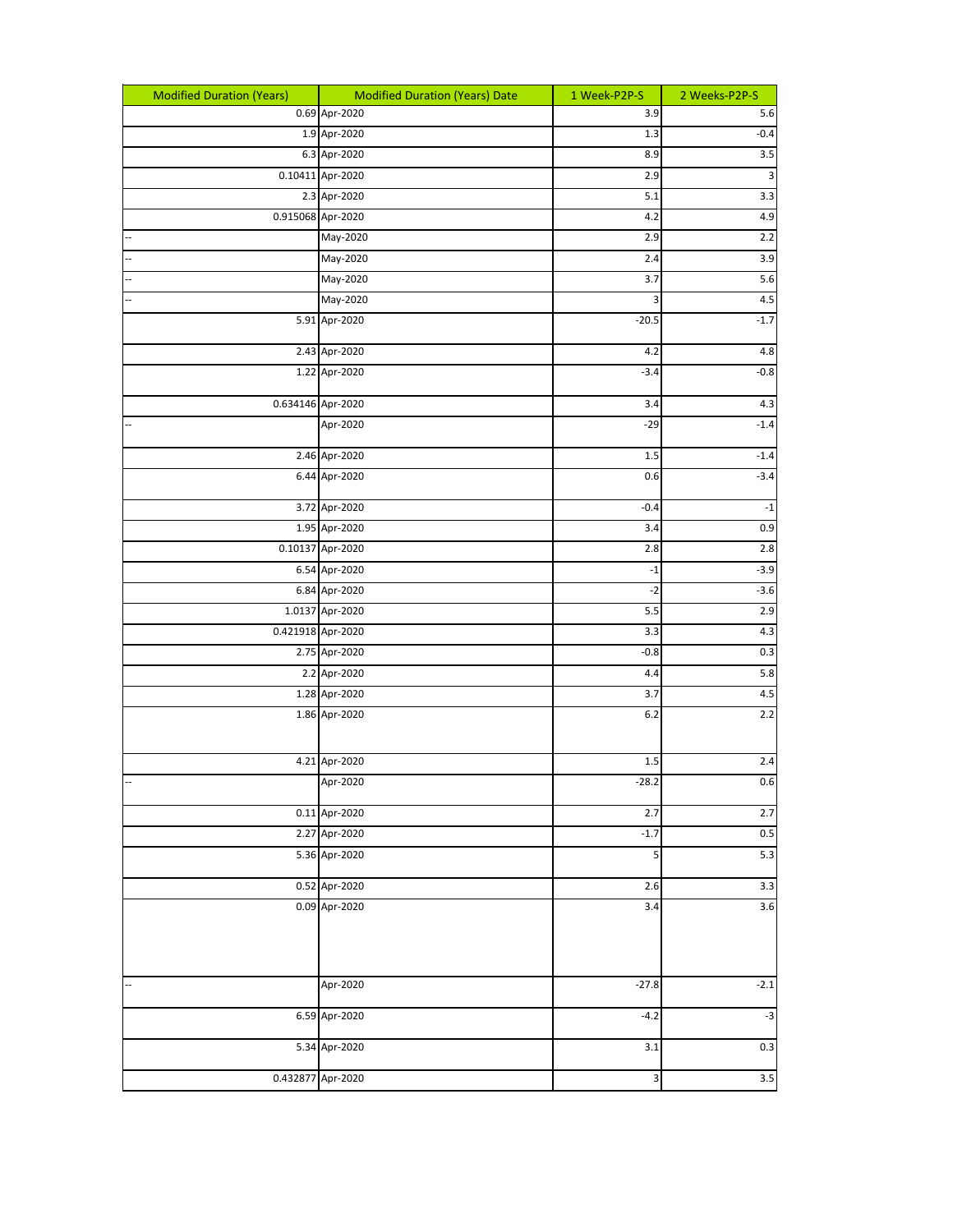|                          | 1.79 Apr-2020            | $\bf 8$                  | 7.2                      |
|--------------------------|--------------------------|--------------------------|--------------------------|
|                          |                          |                          |                          |
|                          |                          |                          |                          |
|                          |                          |                          |                          |
|                          | Apr-2020                 | $1.3\,$                  | $\mathbf 1$              |
|                          | 6.59 Apr-2020            | $-3.6$                   | $-3.3$                   |
|                          |                          | L.                       |                          |
|                          | ÷.                       | $-29$                    | $-3.9$                   |
|                          | ÷.                       | 8.9                      | $7.2$                    |
|                          | $\overline{\phantom{a}}$ | $-0.4$                   | $1.8\,$                  |
|                          | ÷,                       | $\ddot{\phantom{0}}$     |                          |
|                          | L,                       |                          |                          |
|                          |                          | Ξ.                       |                          |
| $\overline{a}$           | ÷.                       | $\overline{\phantom{a}}$ | ä,                       |
| $\ddot{\phantom{a}}$     |                          | $^{\mbox{{\small -1}}}$  | $-1.4$                   |
| $\overline{\phantom{a}}$ | ÷.                       | --                       |                          |
|                          |                          | --                       |                          |
|                          |                          | --                       |                          |
| i.                       | ÷,                       | $\overline{3.9}$         | 3.5                      |
|                          |                          | 4.2                      | $4.5\,$                  |
|                          | i.                       | L,                       |                          |
| $\ddot{\phantom{0}}$     |                          | 2.4                      | $2.4$                    |
| $\overline{a}$           | $\overline{a}$           | $\overline{\phantom{a}}$ |                          |
| $\overline{a}$           | ÷.                       | $\overline{\phantom{a}}$ | L.                       |
| $\overline{\phantom{a}}$ |                          | $-29.9$                  | $-10.8$                  |
|                          | L.                       | Ц,                       | i.                       |
|                          |                          | --                       |                          |
|                          | L,                       | $\ddot{\phantom{0}}$     | ä,                       |
|                          |                          | 4                        |                          |
|                          | i.                       |                          |                          |
|                          | Ξ.                       | Ц.                       | Ц.                       |
| L.                       | $\overline{a}$           | $\overline{\phantom{a}}$ | ä,                       |
|                          |                          | Щ.                       | ÷,                       |
|                          | $\overline{a}$           | $\overline{\phantom{a}}$ | $\overline{\phantom{a}}$ |
| $\overline{\phantom{a}}$ | ÷,                       | 3.2                      | 2.3                      |
| L.                       |                          | 2.8                      | 2.4                      |
|                          |                          | Ц.                       |                          |
| $\overline{\phantom{a}}$ | $\ddot{\phantom{0}}$     | $-29.9$                  | $-10.8$                  |
| Щ.                       | Ξ.                       | 4.2                      | $4.5\,$                  |
| $\overline{a}$           |                          | $-2.1$                   | 0.4                      |

"The information, analysis and estimates contained herein are based on (Nirmal bang Wealth Solutions Pvt Ltd) NBWS Research assessment and have been obtained from sources believed to be reliable. This document is meant for the use of the intended recipient only. This document, at best, represents NBWS Research opinion and is meant for general information only. NBWS Research, its directors, officers or employees shall not in any way be responsible for the contents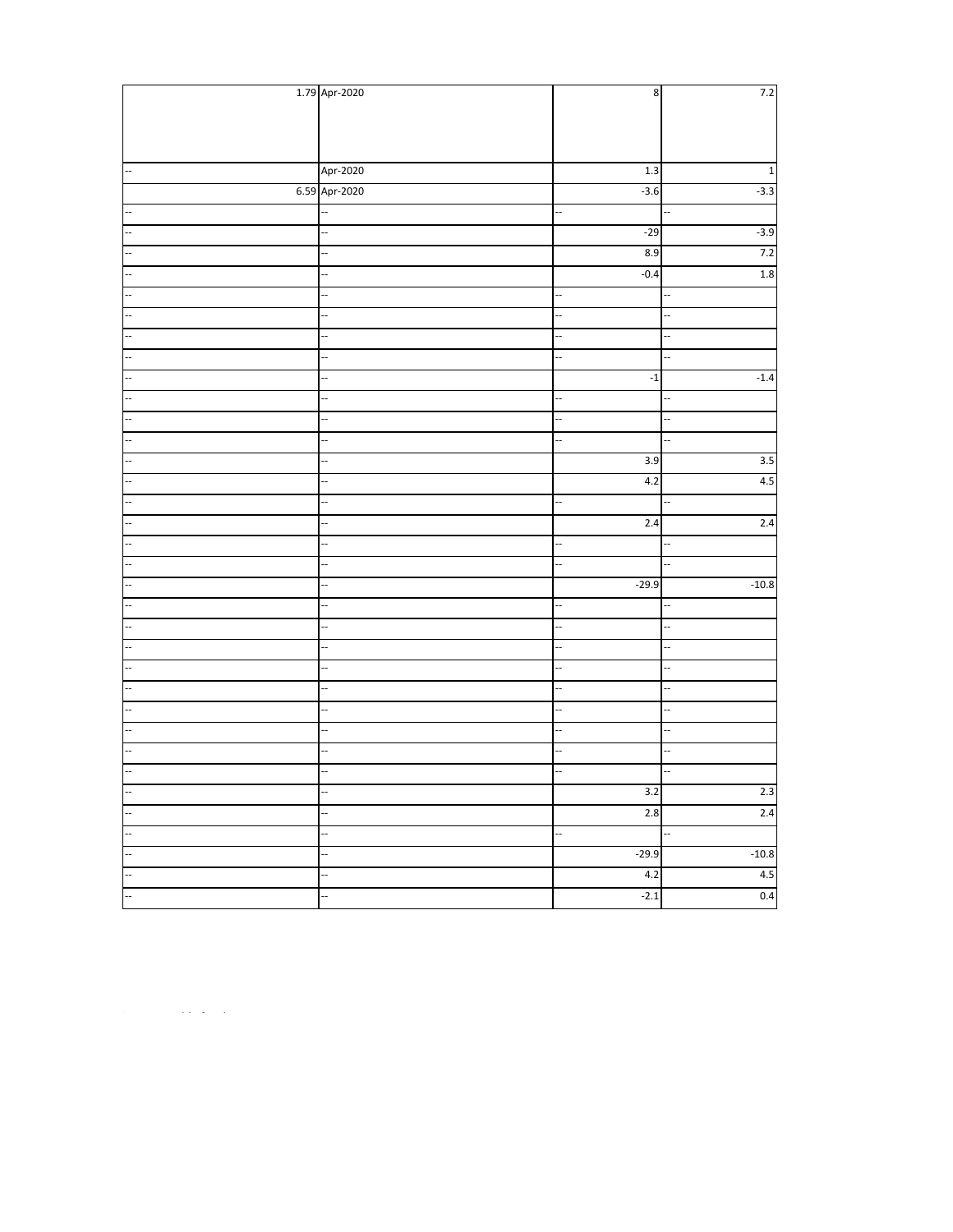| 1 Month-P2P-S | 3 Months-P2P-S          | 6 Months-P2P-S | 1 Year-P2P-C    | 2 Years-P2P-C | 3 Years-P2P-C                   |
|---------------|-------------------------|----------------|-----------------|---------------|---------------------------------|
| 13.3          | 9                       | 8              | 7.9             | 8.3           | 7.8                             |
| 20.4          | 10.2                    | 9.4            | 10.3            | 10.3          | 8.9                             |
| 20.3          | 10.6                    | 15.1           | 12.4            | 11.7          | 8.5                             |
| 4.6           | 5.6                     | 5.5            | 5.8             | 6.7           | 6.8                             |
| 19.2          | 9.7                     | 9.8            | 11.3            | 9.6           | $\bf 8$                         |
| 14            | 7.9                     | $7.5$          | 8.1             | 8.4           | 7.7                             |
| 12.4          | 7.9                     | 7.2            | 7.6             | 7.9           | 7.3                             |
| 14.7          | 6.7                     | 7              | 7.5             | 7.7           | $\overline{7}$                  |
| 21.4<br>11.9  | 8.7                     | 9.9<br>$7.1\,$ | 10.3<br>$7.3 -$ | 9.6           | 8.3<br>ш,                       |
| 17.7          | 8.2<br>10.3             | 13.9           | 11.7            | 10.4          | $\overline{8.1}$                |
|               |                         |                |                 |               |                                 |
| 19.5          | 10.9                    | 10.3           | $10.1\,$        | 9.6           | 8.1                             |
| $11.1\,$      | $1.7\,$                 | 6.5            | 8.6             | 8.3           | 7.5                             |
| 13.1          | 8.9                     | 7.4            | 7.6             | 7.9           | 7.6                             |
| 2.4           | 3.7                     | 4.4            | 5.2             | 5.9           | $5.9\,$                         |
| 23.2          | 12                      | 11.2           | 11.4            | 11.2          | $\boldsymbol{9}$                |
| 14.2          | 14.4                    | 16.6           | 13.2            | 12.2          | $\bf8$                          |
| 14            | 11.2                    | 11.9           | 10.6            | 10            | $7.8$                           |
| 20.8          | 10.7                    | 9.7            | 10              | 9.7           | $_{\infty}$                     |
| 4.2           | 5                       | 5.1            | 5.5             | 6.4           | $6.5\,$                         |
| 15.2          | 16.3                    | 18.6           | 14.5            | 12.9          | 8.6                             |
| 16.8          | 18.5                    | 20.5           | 16.2            | 14.9          | 9.7                             |
| 11.6<br>10.9  | 7.7<br>$8.1\,$          | 7.3<br>$7.1\,$ | 7.9<br>$7.5 -$  | 8.2           | 7.5<br>$\overline{\phantom{a}}$ |
| 19.7          | 8.7                     | 10.2           | 10.7            | 10.4          | 8.5                             |
| 16.5          | $\boldsymbol{9}$        | 9.6            | 9.7             | 9.4           | $7.7\,$                         |
| 16.5          | 8.4                     | 8.4            | 9.1             | 9.2           | 8.2                             |
| 19.8          | -6                      | 1.7            | 5.7             | 6.7           | $6.2\,$                         |
|               |                         |                |                 |               |                                 |
| 21.1          | 8.5                     | 11.2           | 10.9            | 11.3          | $8.8\,$                         |
| 3.7           | 5.2                     | 5.3            | 5.7             | $6.1\,$       | $6.1\,$                         |
| 4.3           | $\overline{\mathbf{5}}$ | 5.1            | 5.6             | $6.5\,$       | 6.6                             |
| 18.6          | $12.5\,$                | 10.9           | $10.3$          | 9.7           | $8.1\,$                         |
| 29.3          | 13.6                    | 15.9           | 14.4            | 12.6          | 9.5                             |
| 10.7          | 8.3                     | $7.1\,$        | 7.2             | $7.7\,$       | 7.3                             |
| $4.6\,$       | 5.3                     | 5.3            | 5.8             | 6.7           | $6.7$                           |
|               |                         |                |                 |               |                                 |
| $4.1\,$       | 5                       | 5.2            | 5.6             | $6.1\,$       | 6.2                             |
| 10.7          | 14.2                    | 17.1           | 14.4            | 13.6          | 9.5                             |
| 5.8           | $10.7\,$                | 14.4           | 12.6            | 12.2          | 8.3                             |
| 10.4          | $\infty$                | 7.2            | $7.5$           | $8.1\,$       | 7.6                             |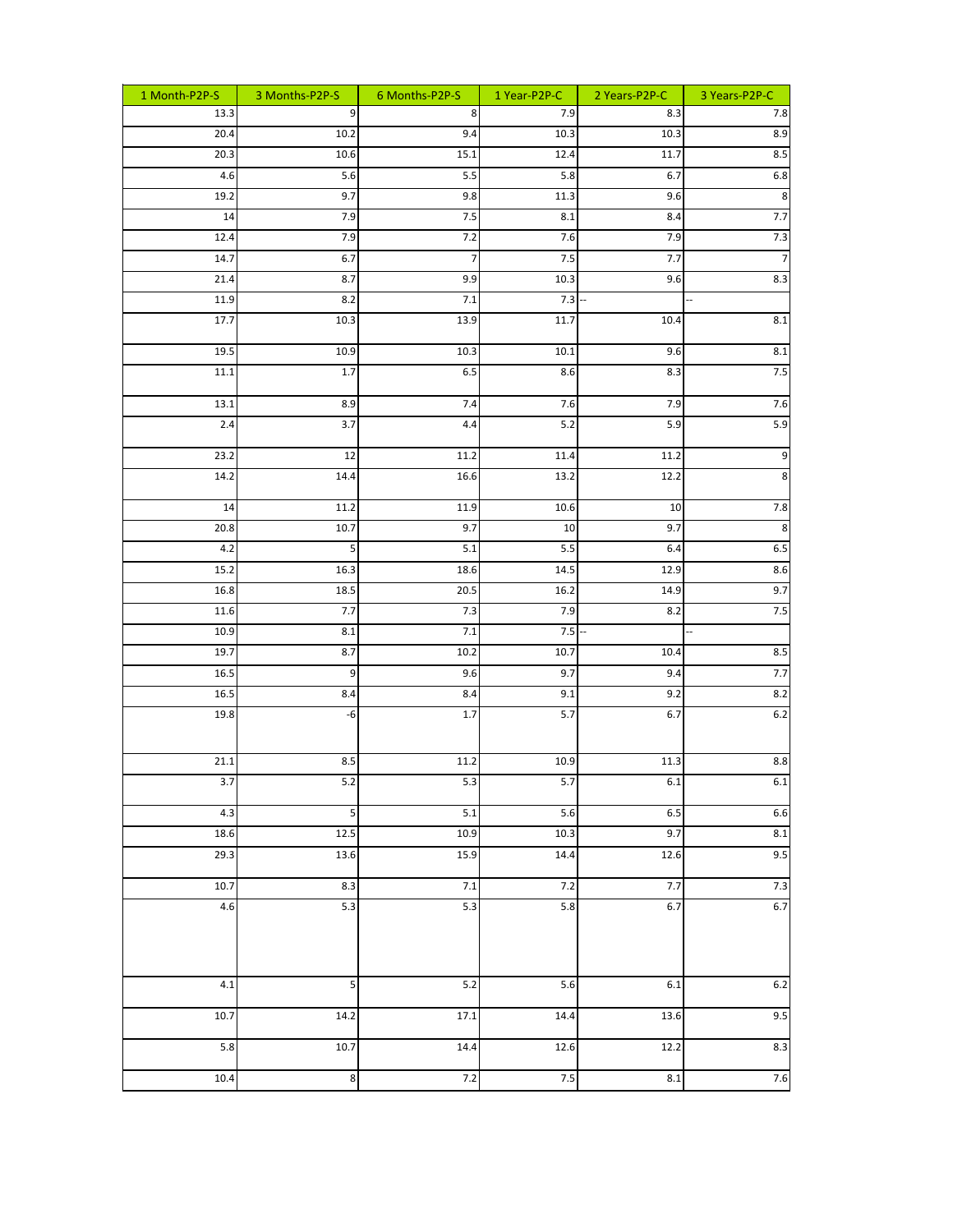| 17.6                     | 1.9               | 6.6                  | 6.7               | 7    | 6.3                      |
|--------------------------|-------------------|----------------------|-------------------|------|--------------------------|
|                          |                   |                      |                   |      |                          |
|                          |                   |                      |                   |      |                          |
|                          |                   |                      |                   |      |                          |
| $\overline{\phantom{a}}$ | $5.7\,$           | $5.4 -$              |                   | --   | ш,                       |
| $\overline{13.7}$        | 15.6              | $\overline{16.2}$    | 14.6              | 12.4 | 8.6                      |
|                          |                   |                      |                   | --   | L.                       |
| 2.4                      | -6                | 1.7                  | $5.2\,$           | 5.9  | 5.9                      |
| 29.3                     | $\overline{18.5}$ | 20.5                 | $\overline{16.2}$ | 14.9 | 9.7                      |
| $\overline{13.8}$        | 8.7               | 9.5                  | 9.4               | 9.3  | $7.8$                    |
| i.                       |                   |                      | J.                | L,   |                          |
|                          |                   |                      | L,                |      |                          |
|                          |                   |                      |                   |      |                          |
| L.                       |                   | Щ,                   |                   |      | Ц.                       |
| 17.8                     | 12.1              | 14.8                 | $12.9 -$          |      | ц.                       |
|                          |                   |                      | L,                |      | u,                       |
|                          |                   | Щ,                   |                   |      | $\overline{a}$           |
|                          |                   | 4                    |                   |      |                          |
| 5.1                      | 5.3               | 5.5                  | $\boldsymbol{6}$  | Ξ.   |                          |
| $\overline{12.2}$        | 7.5               | 7.8                  | 8.1               | 8.5  | 7.8                      |
| i.                       |                   | 4                    |                   |      |                          |
| 17.2                     | 9.7               | 10.6                 | $10.4 -$          |      | L,                       |
| ÷.                       | --                | Ц,                   | ÷,                | --   | Ц.                       |
|                          |                   | Щ,                   |                   | J,   |                          |
| $-2.9$                   | 0.6               | 2.7                  | 4.6               | 5.3  | 5                        |
|                          |                   |                      |                   |      | ÷.                       |
|                          |                   |                      |                   |      |                          |
|                          |                   | $\ddot{\phantom{0}}$ |                   |      | L,                       |
|                          |                   |                      |                   |      | ä,                       |
|                          |                   |                      |                   | Ц.   | ц,                       |
| ä,                       |                   |                      | $\overline{a}$    | L.   |                          |
| J.                       |                   |                      |                   | --   | 4                        |
|                          |                   | --                   | Ц.                |      | $\overline{a}$           |
|                          |                   |                      |                   |      | L,                       |
| $17.8$                   | $10\,$            | 9.5                  | 9.6               | 9.4  | $\pmb{8.1}$              |
| 8.7                      | 7.2               | 6.8                  | 7.2               | 7.9  | 7.6                      |
| i.                       |                   | Ц,                   |                   |      | $\overline{\phantom{a}}$ |
| $-2.9$                   | 0.6               | 2.7                  | 4.6               | 5.3  | 5                        |
| $17.8$                   | 12.1              | $14.8\,$             | 12.9              | 9.4  | $\pmb{8.1}$              |
| $10.8\,$                 | 7.5               | 8.2                  | 8.4               | 7.8  | $7.1\,$                  |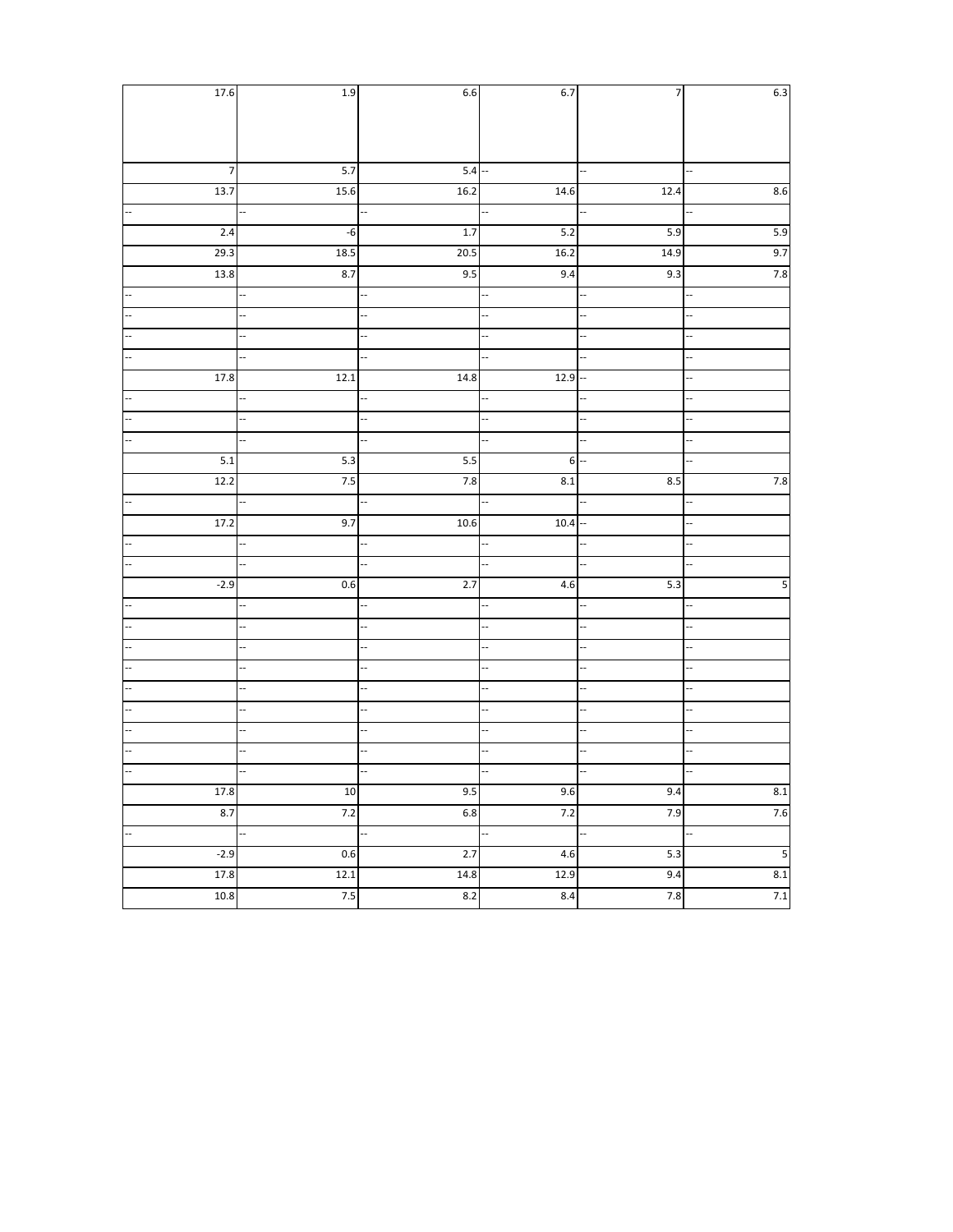| YTD-P2P-S        |
|------------------|
| 8.3              |
| 10.5             |
| 15.4             |
| $\overline{5.5}$ |
| 10.6             |
| 7.9              |
| 7.7              |
| 7.2              |
| 10.5             |
| 7.4              |
|                  |
| 13.6             |
| 11               |
| 6.6              |
|                  |
| 7.8              |
| 4.8              |
|                  |
| 12.6             |
| 16.8             |
|                  |
| 13.3             |
| 10.8             |
| $\overline{5.1}$ |
| 18.5             |
| 19.8             |
| 7.8              |
| 7.4              |
| 10.9             |
|                  |
| 10.4             |
| 9.1              |
| $\mathbf{1}$     |
|                  |
| 12.2             |
| 5.7              |
|                  |
| 5.1              |
| 12.1             |
| 16.6             |
|                  |
| 7.4              |
| $\overline{5.3}$ |
|                  |
|                  |
|                  |
|                  |
| 5.6              |
| 17.3             |
|                  |
| 14.8             |
|                  |
| 7.4              |
|                  |